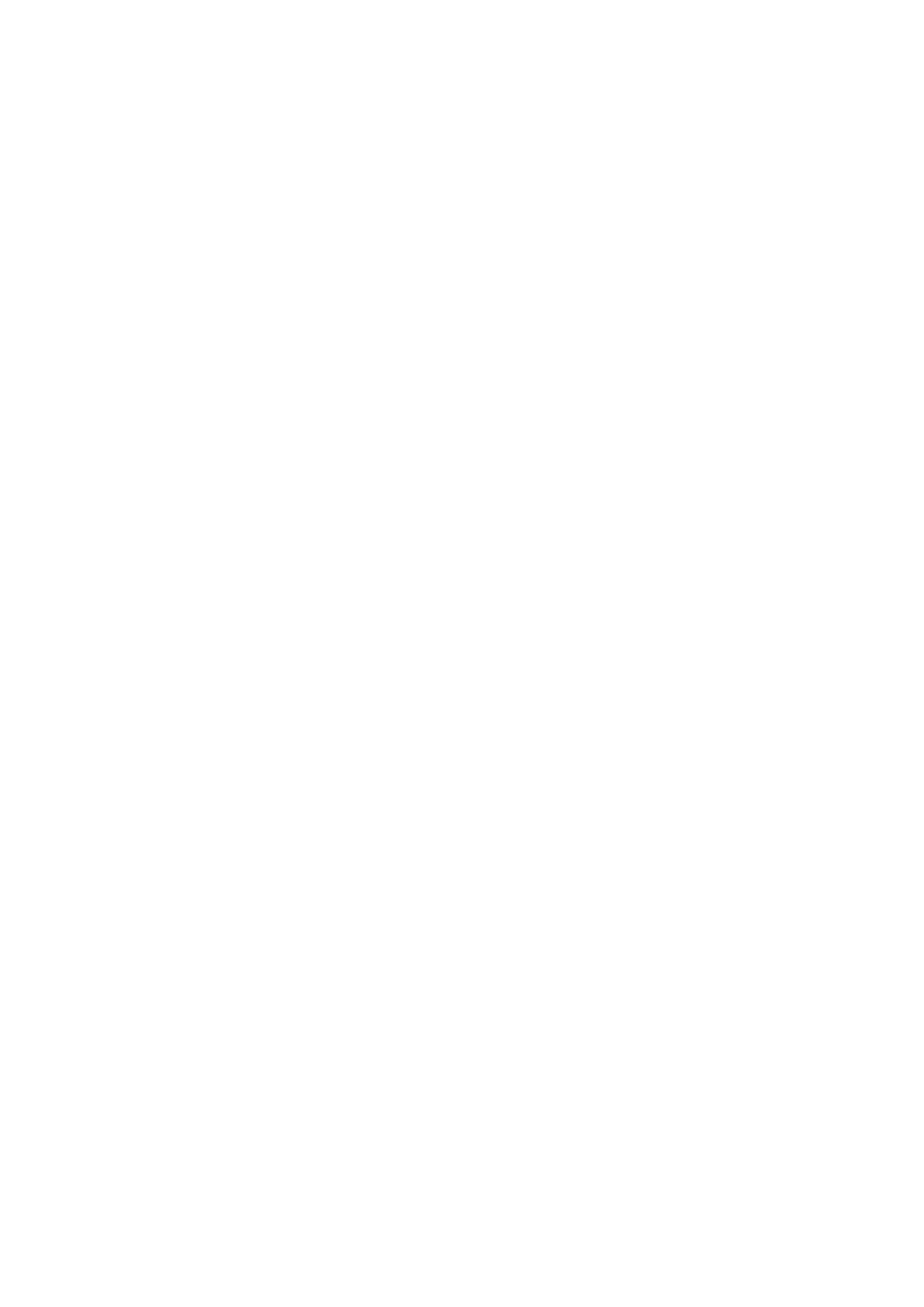I declare that this thesis is my own original work

Elea Wurth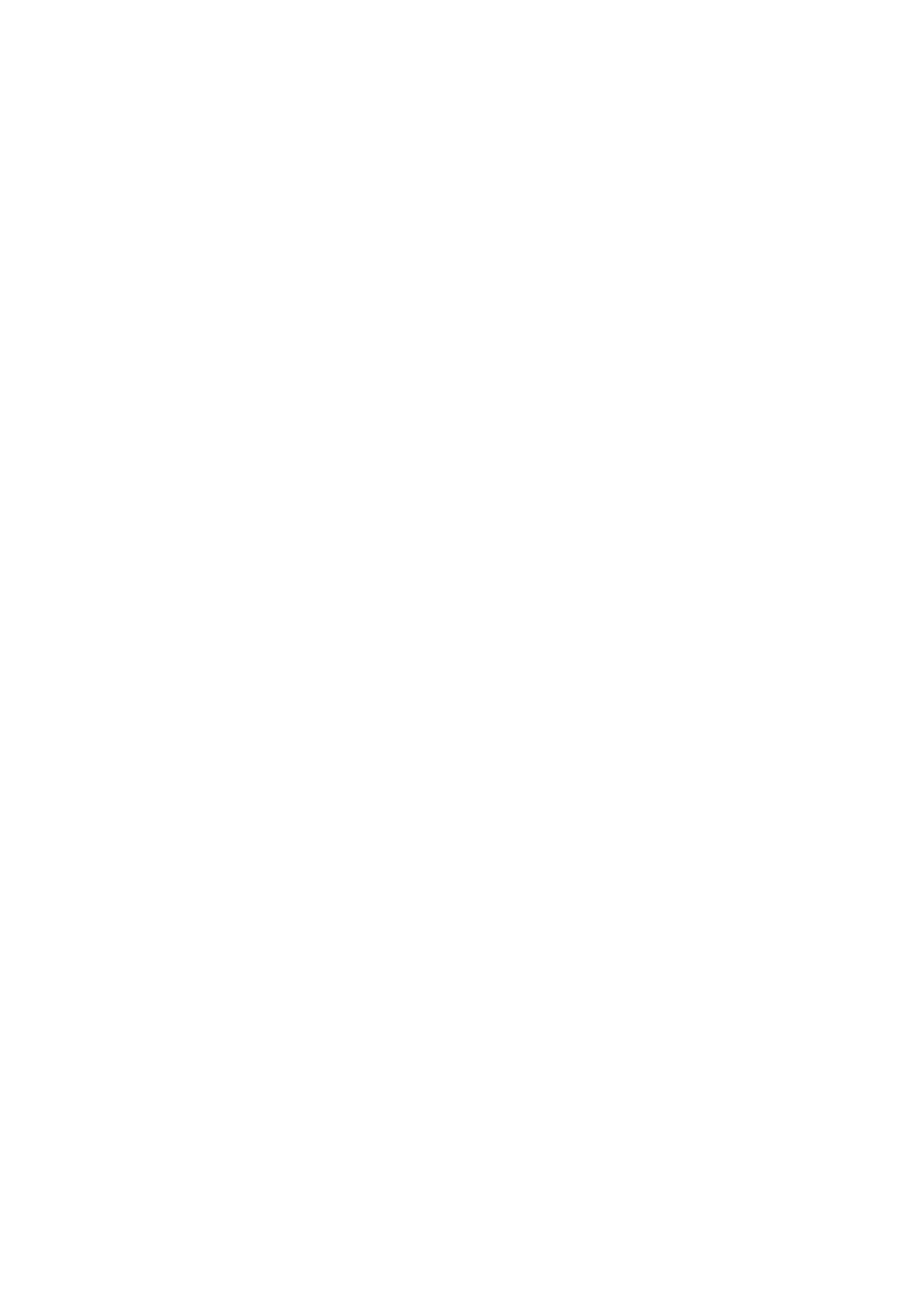<span id="page-4-0"></span>"Once started, Mr Hawke was driven to go on, expounding the Arcana, and the Principia, the Clavis Hieroglyphica Arcanorum Naturalium et Spiritualium, the mysteries of Influx and Vastation, Conjugial Love and Life After Death, for it was only in the act of exposition that Mr Hawke could hold all the balls of his system, so to speak, up in the air at once, an arc of theological tumbling and juggling…" (Byatt, 1992, p. 181)

I have the following people to thank for teaching me the art of theoretical tumbling and juggling and helping me keep all the balls of my system up in the air – Valerie and John Braithwaite, for lending their vast experience and expertise to this project; Nathan Harris, for pointing out that my original plan was perhaps a little over ambitious ("Why are you doing two theses?"); Monika Reinhart and Brian Harrold, for their theoretical and practical support with SPSS; and Jason Connor, with whom the base was built.

Crucial to the completion of this project was the support of the Australian Tax Office. Thank you to Commissioner Michael D'Ascenzo for providing the Commissioner's postgraduate scholarship. To Deputy Commissioners James O'Halloran and Erin Holland who gave their sponsorship to this project. To Warwick Graco and Graham Williams who encouraged and gave key feedback during the process and Rohan Baxter who inspired the idea of the propensity and opportunity approach taken in this thesis. And most importantly of all, to Chris Mobbs without whom this project would never have got off the ground (or back into it).

i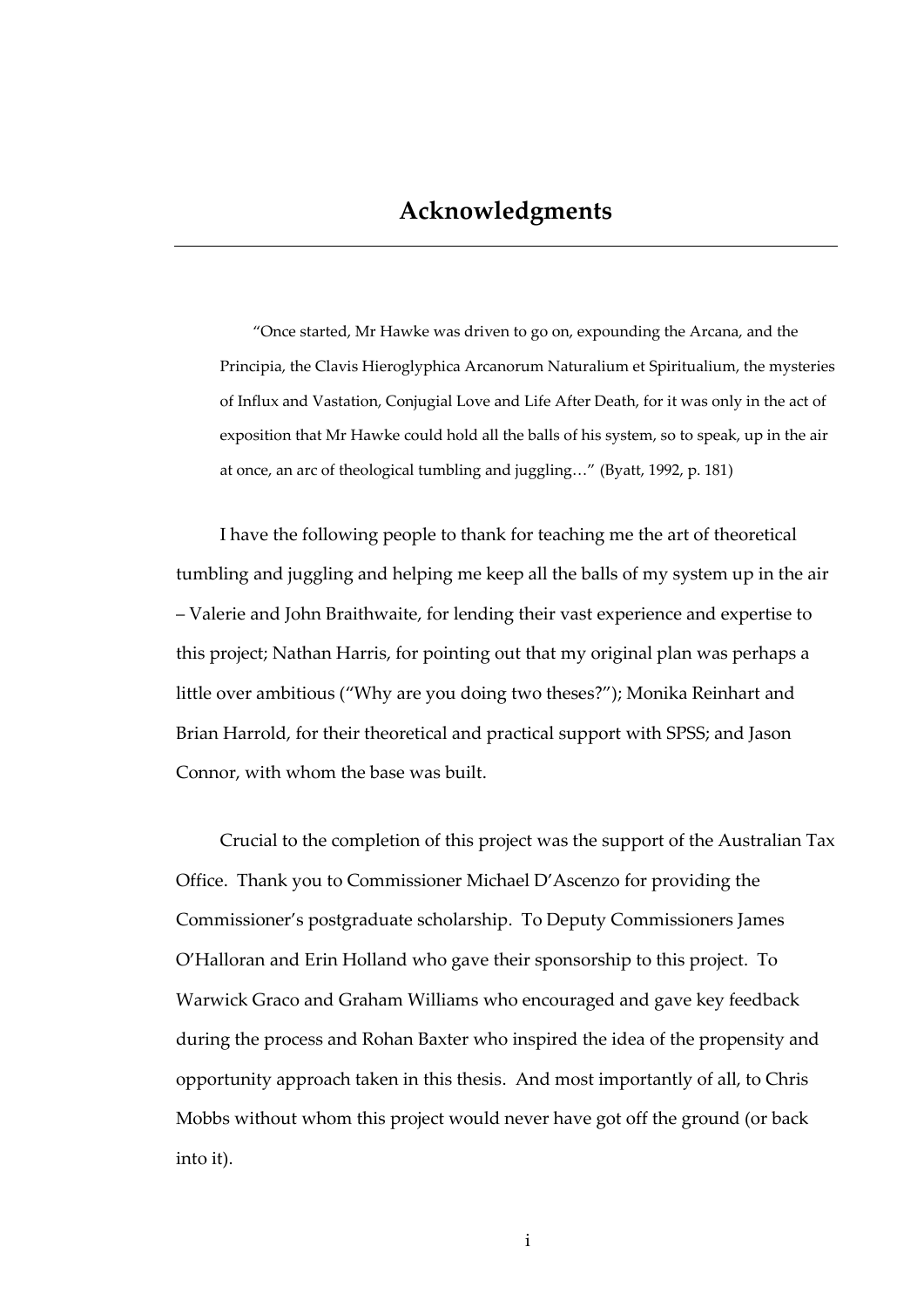This thesis could never have been completed without the support (sufferance) of my family. Specifically, I thank my husband who, despite comparing marriage to a PhD student as living with someone with bipolar disorder, supported and encouraged me all the way. My sister, who re-entered my entire EndNote library after a computer (and ensuing mental) collapse. My mother, who called me at 5.30 every morning to ensure I was actually up and out of bed. And my father who, due to his ongoing support, I will one day forgive for asking, "Why don't you just finish it?"

Finally, and most crucially, I am indebted to the tax practitioners who took time out of their busy schedules to respond to my questionnaire. Your time and, more importantly, your frank and fearless contributions are appreciated.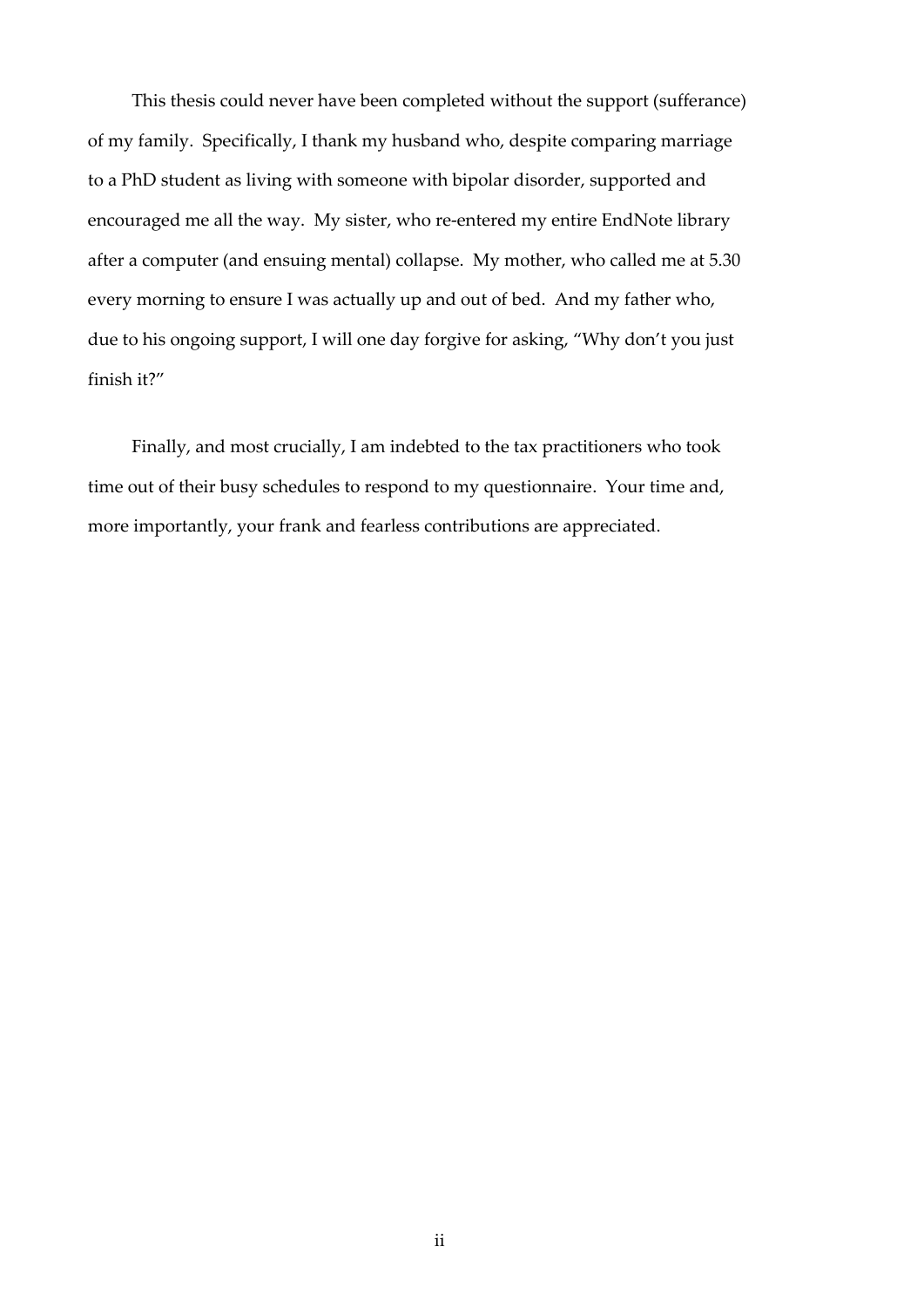| Abstract |       |                                                              |  |
|----------|-------|--------------------------------------------------------------|--|
|          |       |                                                              |  |
| 1.1      |       |                                                              |  |
| 1.2      |       |                                                              |  |
| 1.3      |       |                                                              |  |
|          | 1.3.1 |                                                              |  |
|          | 1.3.2 |                                                              |  |
|          | 1.3.3 |                                                              |  |
|          | 1.3.4 |                                                              |  |
|          | 1.3.5 |                                                              |  |
| 1.4      |       |                                                              |  |
|          |       |                                                              |  |
| 2.1      |       |                                                              |  |
| 2.2      |       |                                                              |  |
|          | 2.2.1 |                                                              |  |
|          | 2.2.2 |                                                              |  |
|          | 2.2.3 | Regulatory effectiveness of a code of professional ethics 34 |  |
| 2.3      |       |                                                              |  |
|          | 2.3.1 |                                                              |  |
| 2.4      |       |                                                              |  |
|          | 2.4.1 |                                                              |  |
|          | 2.4.2 |                                                              |  |

## Contents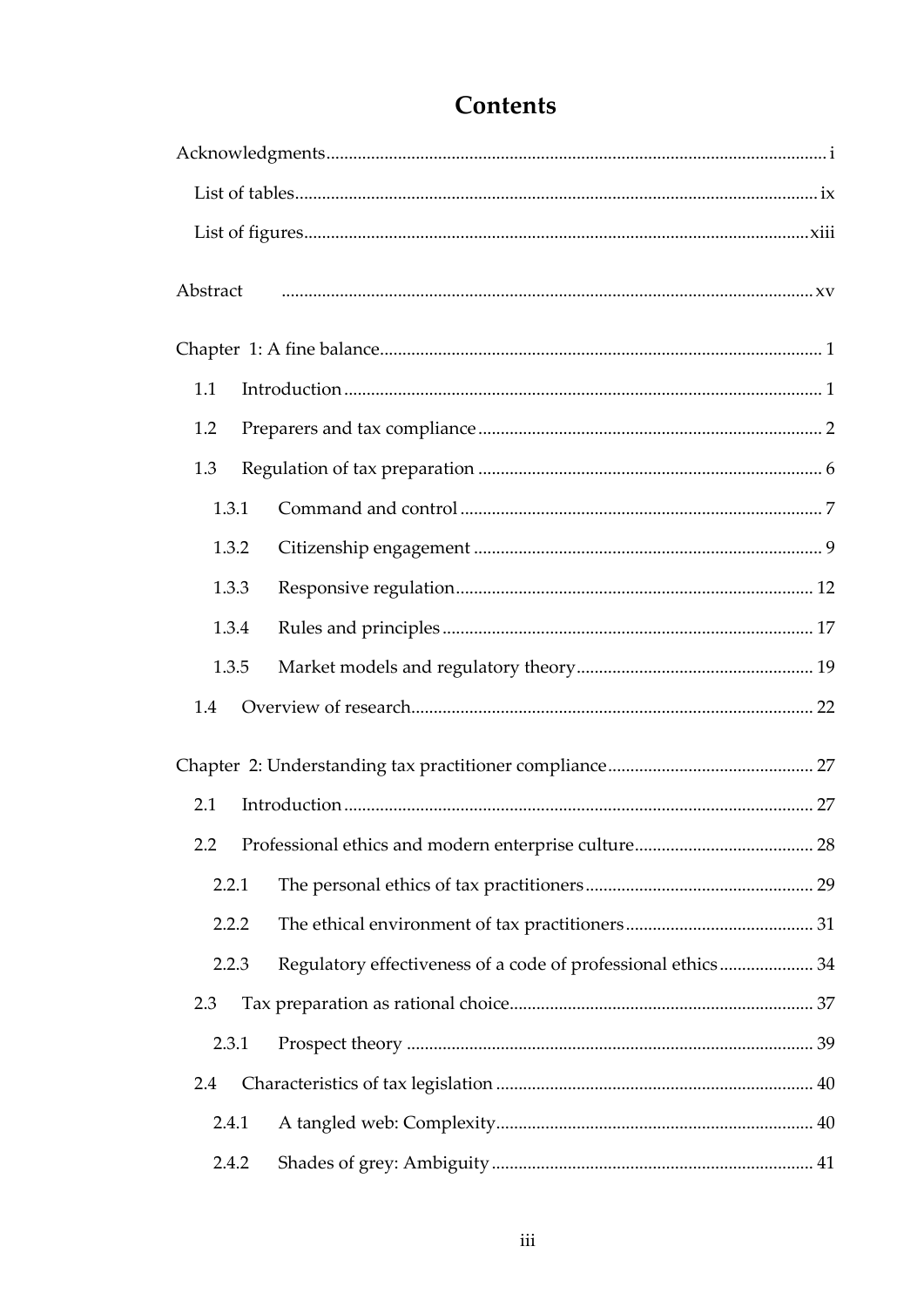| 2.5   |       | Difference between taxpayer and practitioner compliance research44 |  |
|-------|-------|--------------------------------------------------------------------|--|
| 2.6   |       |                                                                    |  |
|       |       | Chapter 3: Propensity and opportunity as a conceptual framework49  |  |
| 3.1   |       |                                                                    |  |
| 3.2   |       |                                                                    |  |
| 3.3   |       |                                                                    |  |
| 3.4   |       | The propensity and opportunity model of practitioner compliance 55 |  |
|       | 3.4.1 | Hypotheses representing the propensity construct56                 |  |
|       | 3.4.2 |                                                                    |  |
| 3.5   |       |                                                                    |  |
| 3.5.1 |       |                                                                    |  |
| 3.5.2 |       |                                                                    |  |
| 3.6   |       |                                                                    |  |
| 3.6.1 |       |                                                                    |  |
|       |       |                                                                    |  |
| 4.1   |       |                                                                    |  |
| 4.2   |       |                                                                    |  |
| 4.3   |       |                                                                    |  |
| 4.4   |       |                                                                    |  |
| 4.4.1 |       |                                                                    |  |
| 4.4.2 |       |                                                                    |  |
| 4.5   |       |                                                                    |  |
| 4.5.1 |       |                                                                    |  |
| 4.5.2 |       |                                                                    |  |
| 4.5.3 |       |                                                                    |  |
| 4.5.4 |       |                                                                    |  |
| 4.6   |       |                                                                    |  |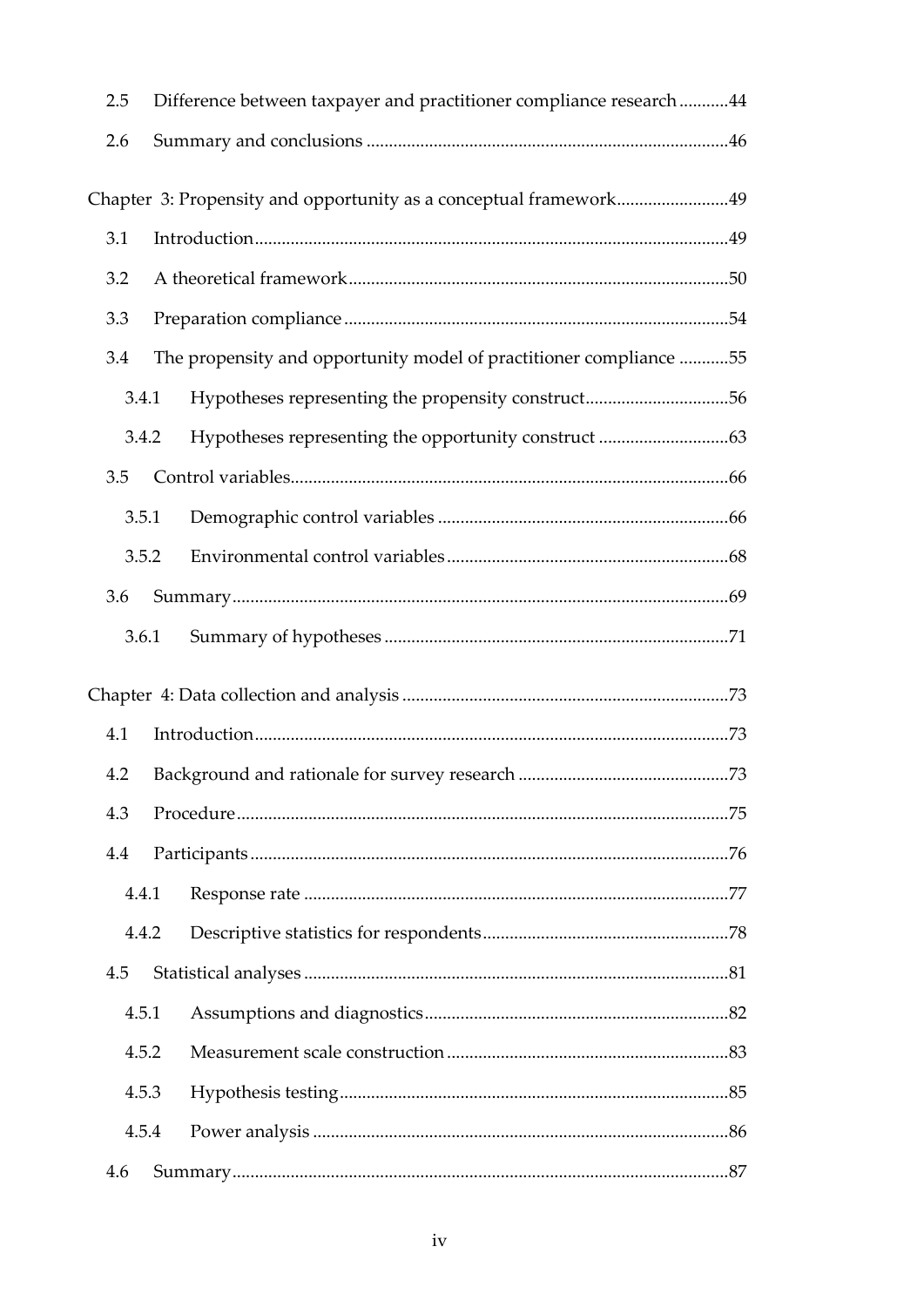| 5.1   |                                                                       |  |
|-------|-----------------------------------------------------------------------|--|
| 5.2   |                                                                       |  |
| 5.2.1 |                                                                       |  |
| 5.2.2 |                                                                       |  |
| 5.2.3 |                                                                       |  |
| 5.2.4 |                                                                       |  |
| 5.2.5 | Operational definition of propensity for preparation non-             |  |
|       |                                                                       |  |
| 5.3   |                                                                       |  |
| 5.3.1 |                                                                       |  |
| 5.3.2 |                                                                       |  |
| 5.3.3 |                                                                       |  |
| 5.3.4 | Operational definition of opportunity for preparation non-            |  |
|       |                                                                       |  |
| 5.4   |                                                                       |  |
| 5.4.1 |                                                                       |  |
| 5.4.2 | Attitudes and beliefs regarding practice environment  110             |  |
| 5.6   |                                                                       |  |
|       |                                                                       |  |
| 6.1   |                                                                       |  |
| 6.2   |                                                                       |  |
| 6.2.1 |                                                                       |  |
| 6.2.2 |                                                                       |  |
| 6.3   | Construct validity of the practitioner compliance measure  133        |  |
| 6.3.1 |                                                                       |  |
| 6.3.2 | Construct validity analysis of the preparation compliance measure 137 |  |
| 6.4   | The practitioner teardrop of preparation compliance  141              |  |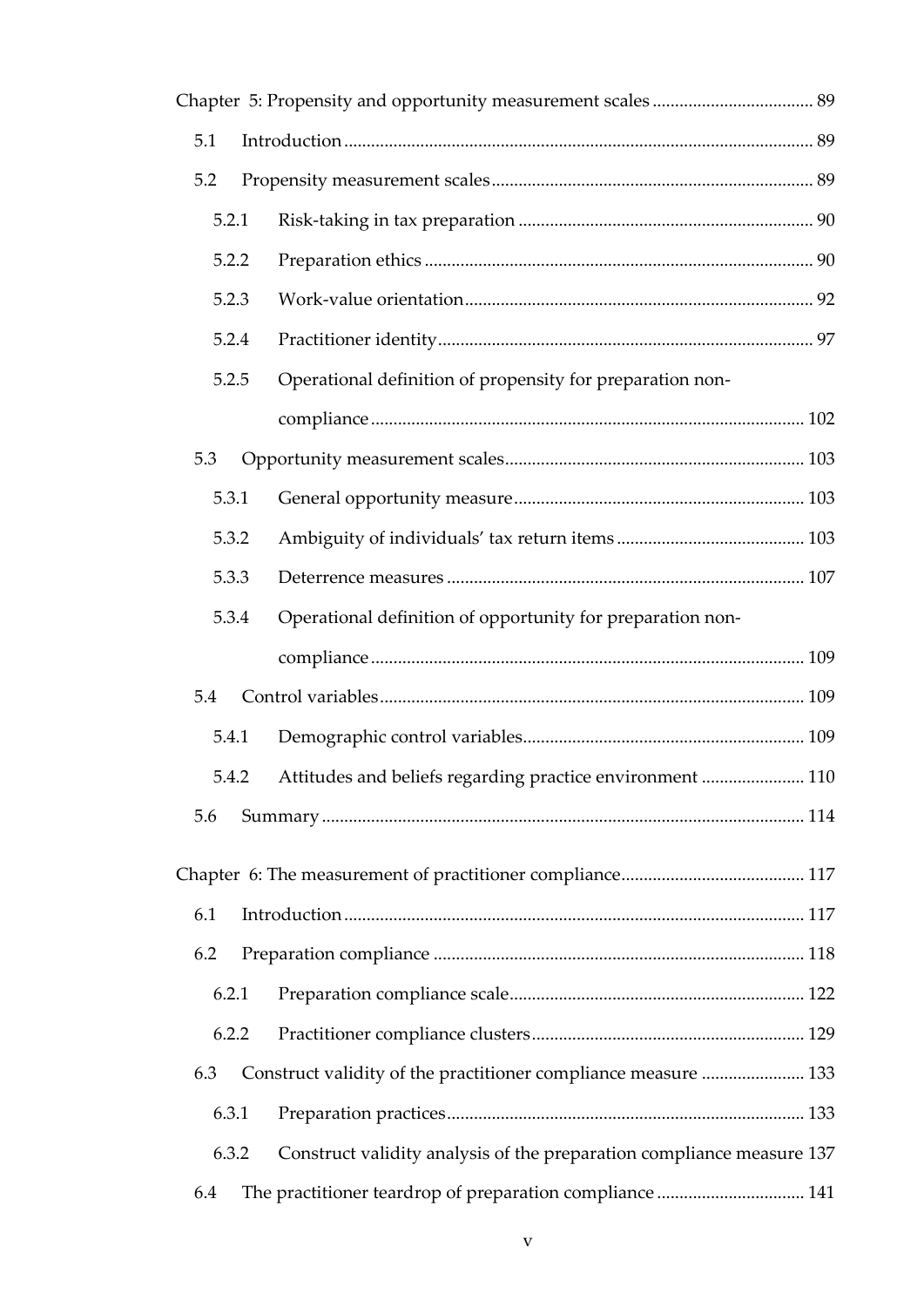| 6.5 |       | Analysis of the control variables for practitioner compliance 144       |  |
|-----|-------|-------------------------------------------------------------------------|--|
| 6.6 |       |                                                                         |  |
|     |       | Chapter 7: Propensity and opportunity at the lower teardrop151          |  |
| 7.1 |       |                                                                         |  |
| 7.2 |       | Impact of propensity on Contingent versus Duteous cluster membership    |  |
|     |       |                                                                         |  |
|     | 7.2.1 |                                                                         |  |
|     | 7.2.2 | Bivariate results of propensity hypotheses testing156                   |  |
| 7.3 |       | Impact of opportunity on Contingent versus Duteous cluster membership   |  |
|     |       |                                                                         |  |
|     | 7.3.1 |                                                                         |  |
|     | 7.3.2 | Bivariate results of opportunity hypotheses testing175                  |  |
| 7.4 |       | The propensity and opportunity model for predicting Contingent versus   |  |
|     |       |                                                                         |  |
|     | 7.4.1 |                                                                         |  |
|     | 7.4.2 |                                                                         |  |
| 7.5 |       |                                                                         |  |
|     |       | Chapter 8: Propensity and opportunity at the upper teardrop 191         |  |
| 8.1 |       |                                                                         |  |
| 8.2 |       | Impact of propensity on Aggressive versus Contingent cluster membership |  |
|     |       |                                                                         |  |
|     | 8.2.1 |                                                                         |  |
|     | 8.2.2 | Bivariate results of propensity hypotheses testing194                   |  |
| 8.3 |       | Impact of opportunity on Aggressive versus Contingent cluster           |  |
|     |       |                                                                         |  |
|     | 8.3.1 |                                                                         |  |
|     | 8.3.2 | Bivariate results of opportunity hypotheses testing205                  |  |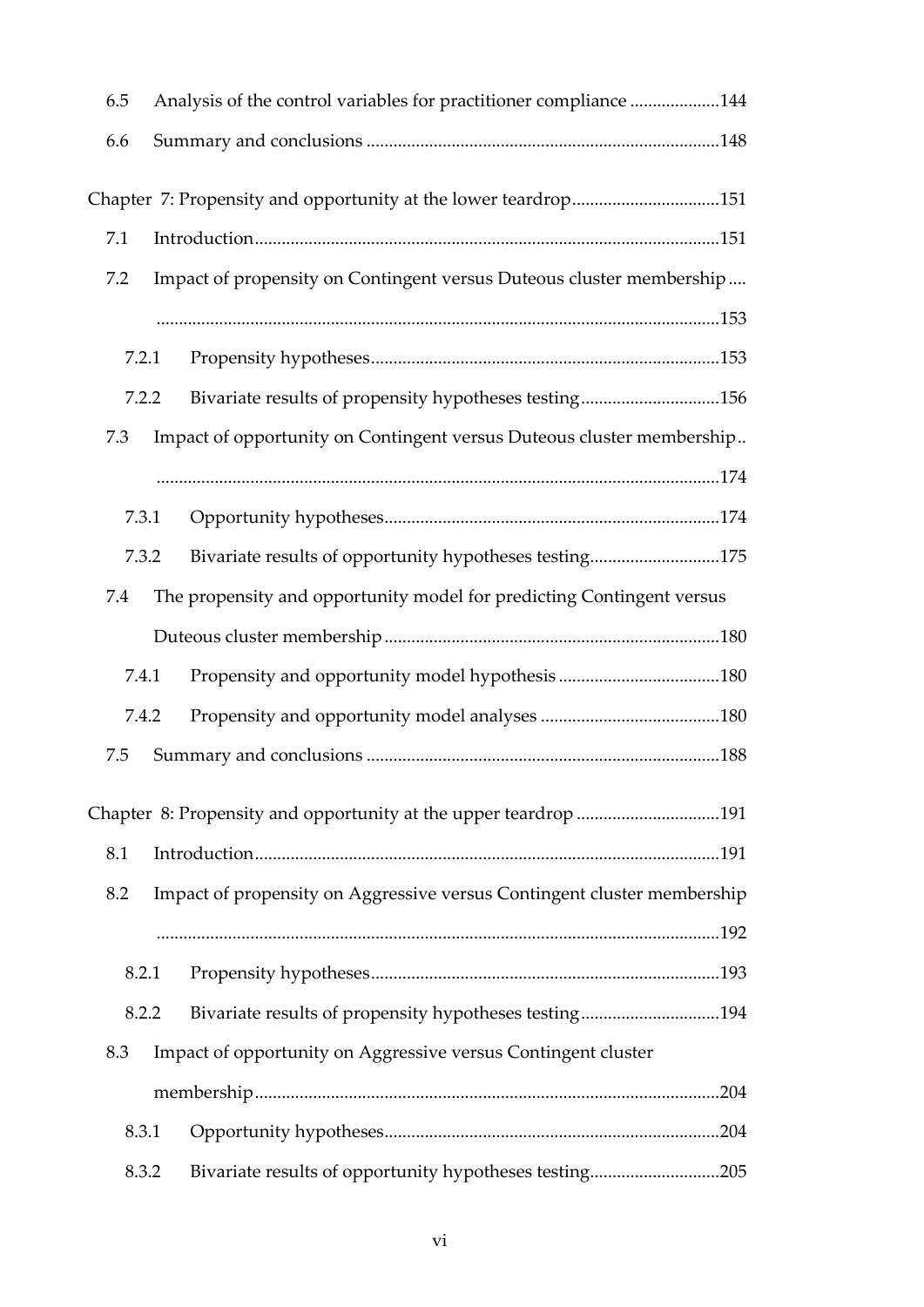| 8.4   |             | The propensity and opportunity model for predicting Aggressive versus     |  |
|-------|-------------|---------------------------------------------------------------------------|--|
|       |             |                                                                           |  |
| 8.4.1 |             |                                                                           |  |
| 8.4.2 |             |                                                                           |  |
| 8.5   |             |                                                                           |  |
| 8.5.1 |             | Descriptive analysis of propensity for preparation non-compliance 219     |  |
| 8.5.2 |             | Descriptive analysis of opportunity for preparation non-compliance220     |  |
| 8.6   |             |                                                                           |  |
|       |             |                                                                           |  |
| 9.1   |             |                                                                           |  |
| 9.2   |             |                                                                           |  |
| 9.2.1 |             |                                                                           |  |
| 9.2.2 |             | Challenging the assumption of professional versus business                |  |
|       |             |                                                                           |  |
| 9.2.3 |             |                                                                           |  |
| 9.3   |             |                                                                           |  |
|       |             |                                                                           |  |
|       |             |                                                                           |  |
|       | Appendix B. |                                                                           |  |
|       | Appendix C. |                                                                           |  |
|       |             | Appendix D. Cluster differences across client return compliance items 267 |  |
|       |             |                                                                           |  |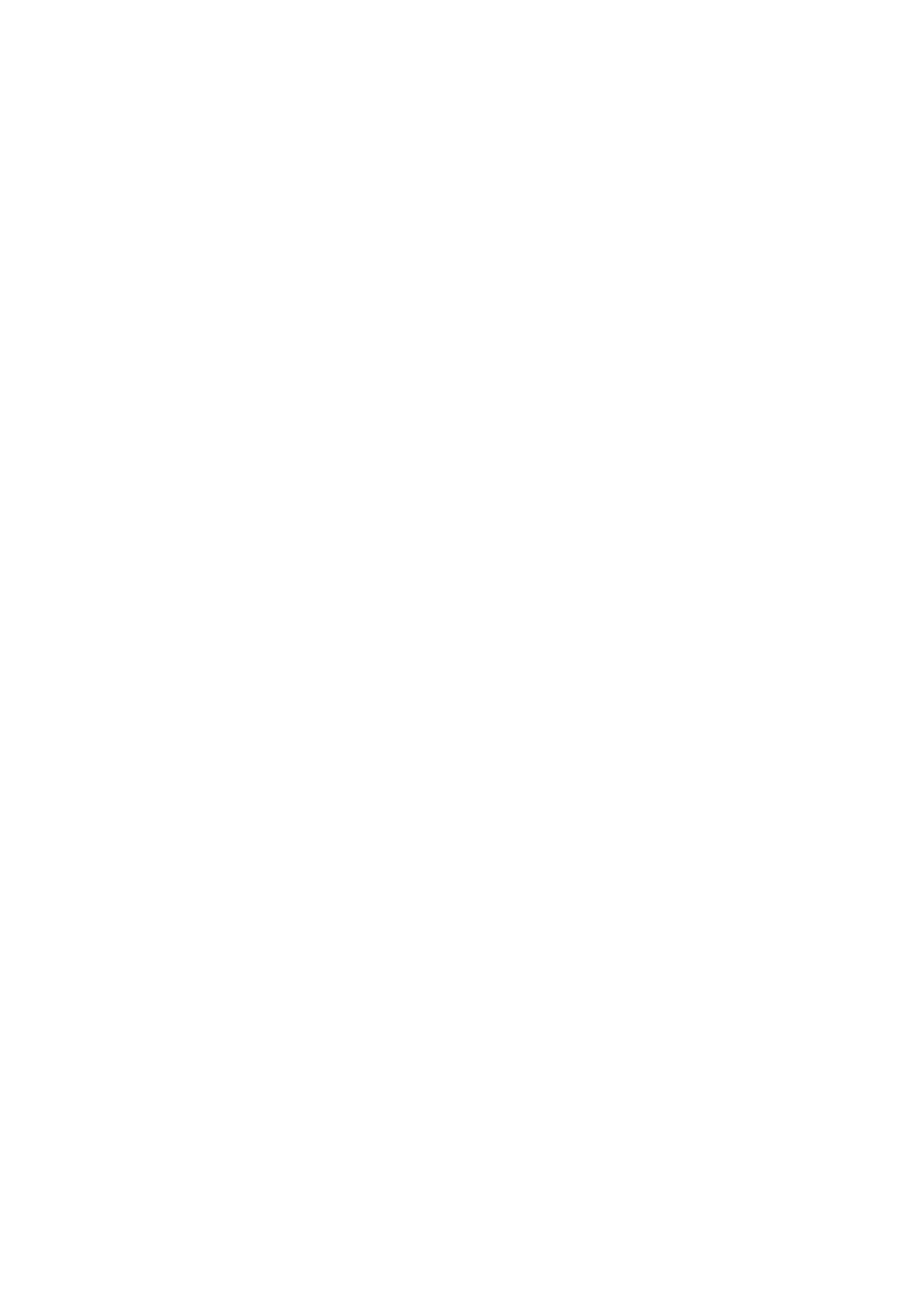## **List of tables**

<span id="page-12-0"></span>

| Table 4.1 Frequency and percent of practitioners for organisational position  79 |
|----------------------------------------------------------------------------------|
| Table 4.2 Frequency and percent of practitioners for tasks performed  80         |
| Table 4.3 Frequency and percent of practitioners for organisational size 80      |
| Table 4.4 Frequency and percent of practitioners for services offered by         |
|                                                                                  |
| Table 4.5 Effect size indexes and their values for small, medium and large       |
|                                                                                  |
| Table 5.1 Means (SD) for practitioners' ethical stance on client compliance      |
|                                                                                  |
|                                                                                  |
| Table 5.3 Factor loadings of an exploratory factor analysis of work-value        |
|                                                                                  |
| Table 5.4 Means, standard deviations, Pearson's intercorrelations and            |
| reliability coefficients for practitioners' work-value orientation               |
|                                                                                  |
|                                                                                  |
| Table 5.6 Factor loadings of an exploratory factor analysis of practitioner      |
|                                                                                  |
| Table 5.7 Means, standard deviations, Pearson's intercorrelations and            |
| reliability coefficients for the practitioner identity scales  102               |
| Table 5.8 Means (SD) for practitioners' rating of the ambiguity of individuals'  |
|                                                                                  |
| Table 5.9 Means, standard deviations, Pearson's intercorrelation and reliability |
| coefficients for the ambiguity and complexity of individuals' tax                |
|                                                                                  |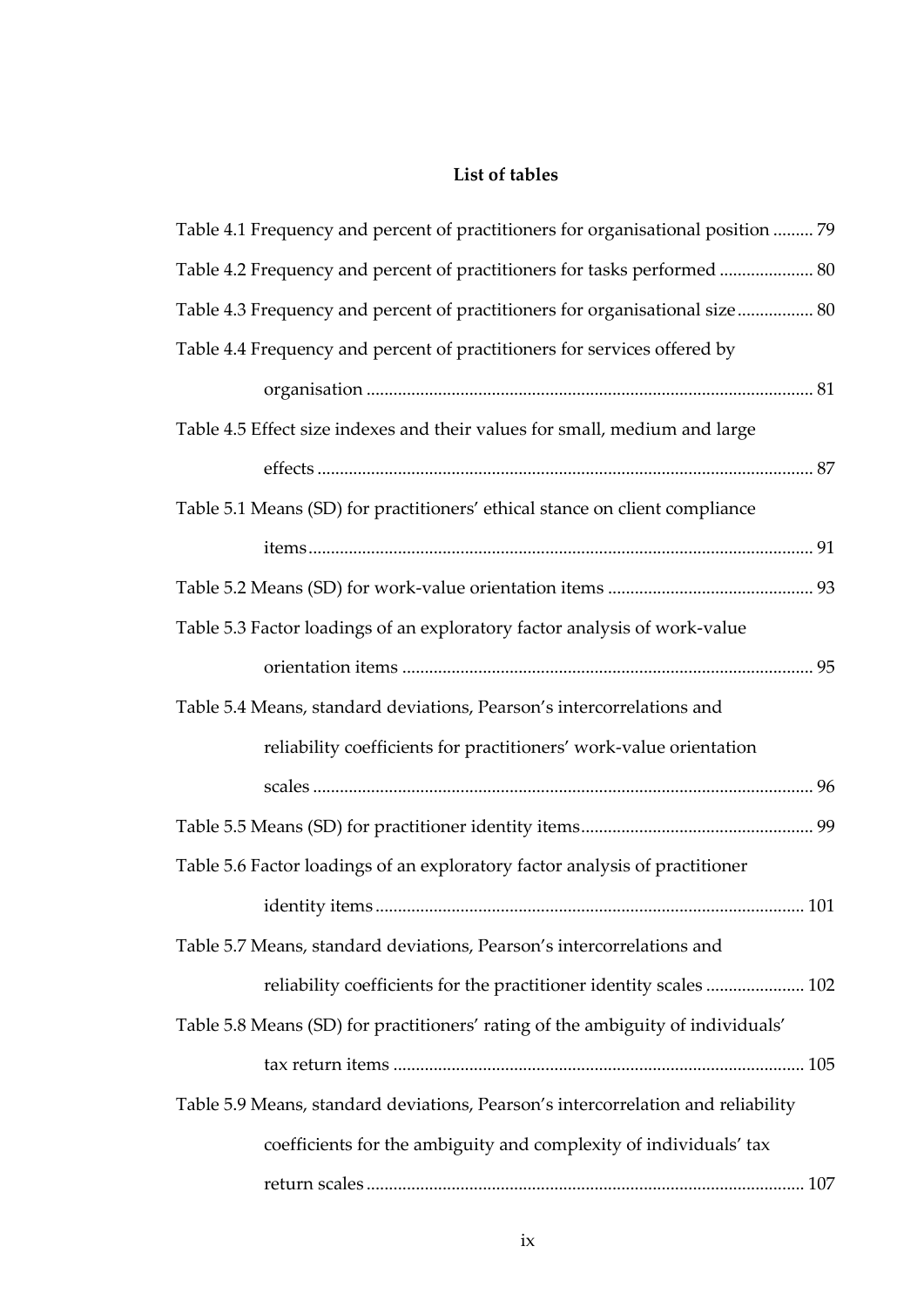| Table 5.10 Means (SD) for practitioners' assessment of the probability of       |
|---------------------------------------------------------------------------------|
| detection and punishment for preparation non-compliance 108                     |
| Table 5.11 Means, standard deviations, Pearson's intercorrelation and           |
|                                                                                 |
| Table 5.12 Measurement scale information for the demographic control            |
|                                                                                 |
| Table 5.13 Means (SD) for practitioners' evaluation of their relationship with  |
|                                                                                 |
| Table 5.14 Means (SD) for practitioners' evaluation of the Tax Office as Fair   |
|                                                                                 |
| Table 5.15 Means, standard deviations, Pearson's intercorrelations and          |
| reliability coefficients for the attitudes and beliefs regarding                |
|                                                                                 |
| Table 5.16 Summary of propensity and opportunity variables and control          |
|                                                                                 |
| Table 5.17 Correlations among propensity and opportunity variables and          |
|                                                                                 |
| Table 6.1 Means (SD) for ratings of the preparation compliance items120         |
| Table 6.2 Factor loadings of the exploratory factor analyses of preparation     |
| compliance items for split-half reliability set 1 and set 2124                  |
| Table 6.3 Means, standard deviations, Pearson's intercorrelations and           |
| reliability coefficients for the preparation compliance scales 128              |
| Table 6.4 Number of practitioners in the three primary clusters and the outlier |
|                                                                                 |
|                                                                                 |
| Table 6.6 Factor loadings of an exploratory factor analysis of preparation      |
|                                                                                 |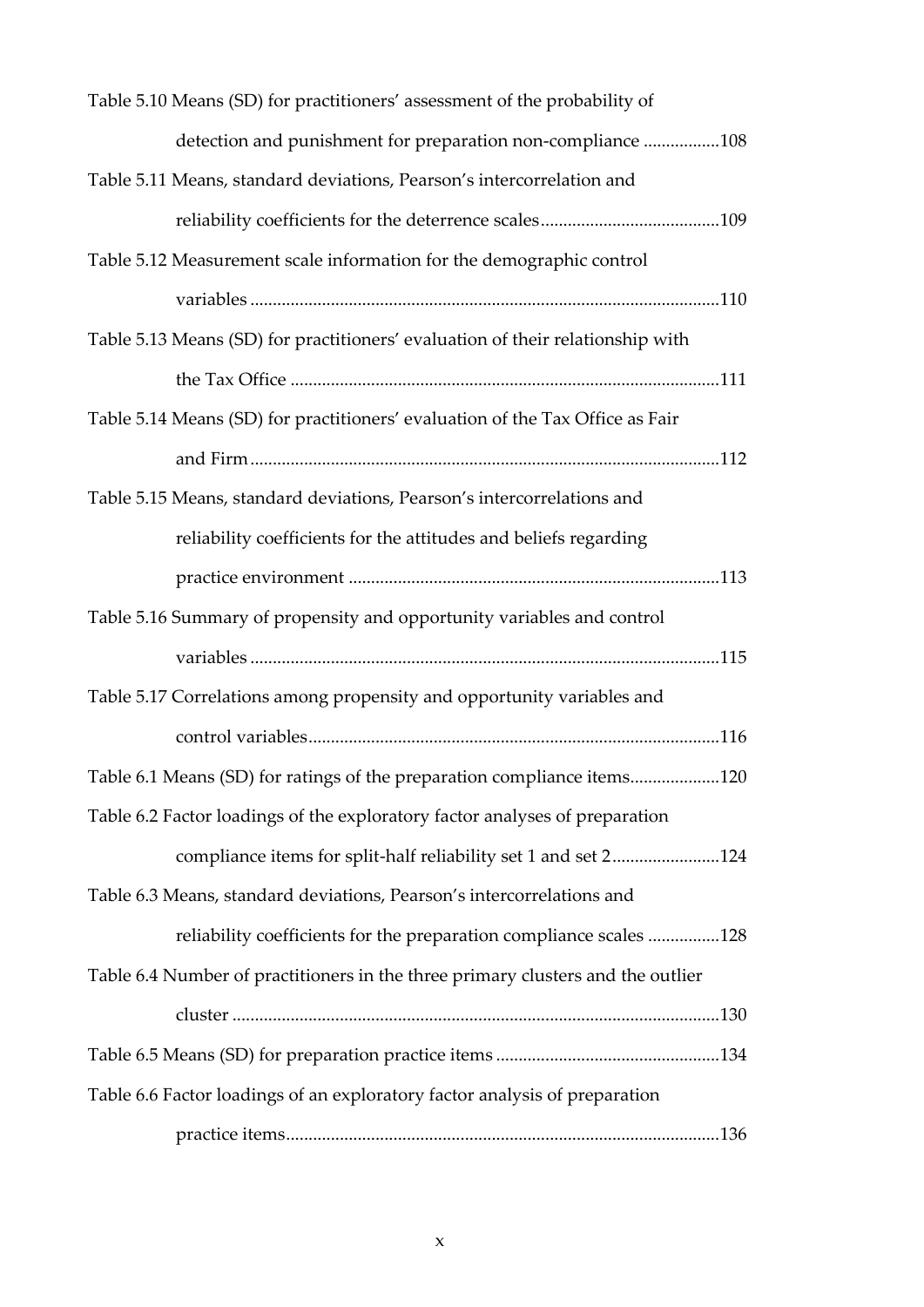| Table 6.7 Means, standard deviations, Pearson's intercorrelations and                            |
|--------------------------------------------------------------------------------------------------|
| reliability coefficients for the preparation practice scales 137                                 |
| Table 6.8 Preparation practice scale means and test of mean differences across                   |
| the practitioner clusters of preparation compliance  139                                         |
| Table 6.9 Descriptive statistics for teardrop clusters on the control variables <sup>a</sup> 145 |
| Table 6.10 Significant difference tests and correlation coefficients for control                 |
| variables and the two binary dependent measures of practitioner                                  |
|                                                                                                  |
|                                                                                                  |
| Table 7.2 Propensity variable means, tests of mean differences and Pearson's                     |
| correlation coefficients for the Duteous and Contingent                                          |
|                                                                                                  |
| Table 7.3 B values (Odds ratio) for a hierarchical binary logistic regression                    |
| predicting Contingent versus Duteous cluster membership <sup>a</sup> from                        |
| the main and interaction effects of Competent and Powerful                                       |
|                                                                                                  |
| Table 7.4 B values (Odds ratio) for a hierarchical binary logistic regression                    |
| predicting Contingent versus Duteous cluster membership <sup>a</sup> from                        |
| the main and interaction effects of Principled and Powerful identity. 171                        |
| Table 7.5 Summary of variables used in opportunity hypotheses  175                               |
| Table 7.6 Opportunity variable means, tests of mean differences and Pearson's                    |
| correlation coefficients for the Duteous and Contingent                                          |
|                                                                                                  |
| Table 7.7 B values (Odds ratio) for a hierarchical binary logistic regression                    |
| predicting Contingent (as opposed to Duteous) cluster membership                                 |
|                                                                                                  |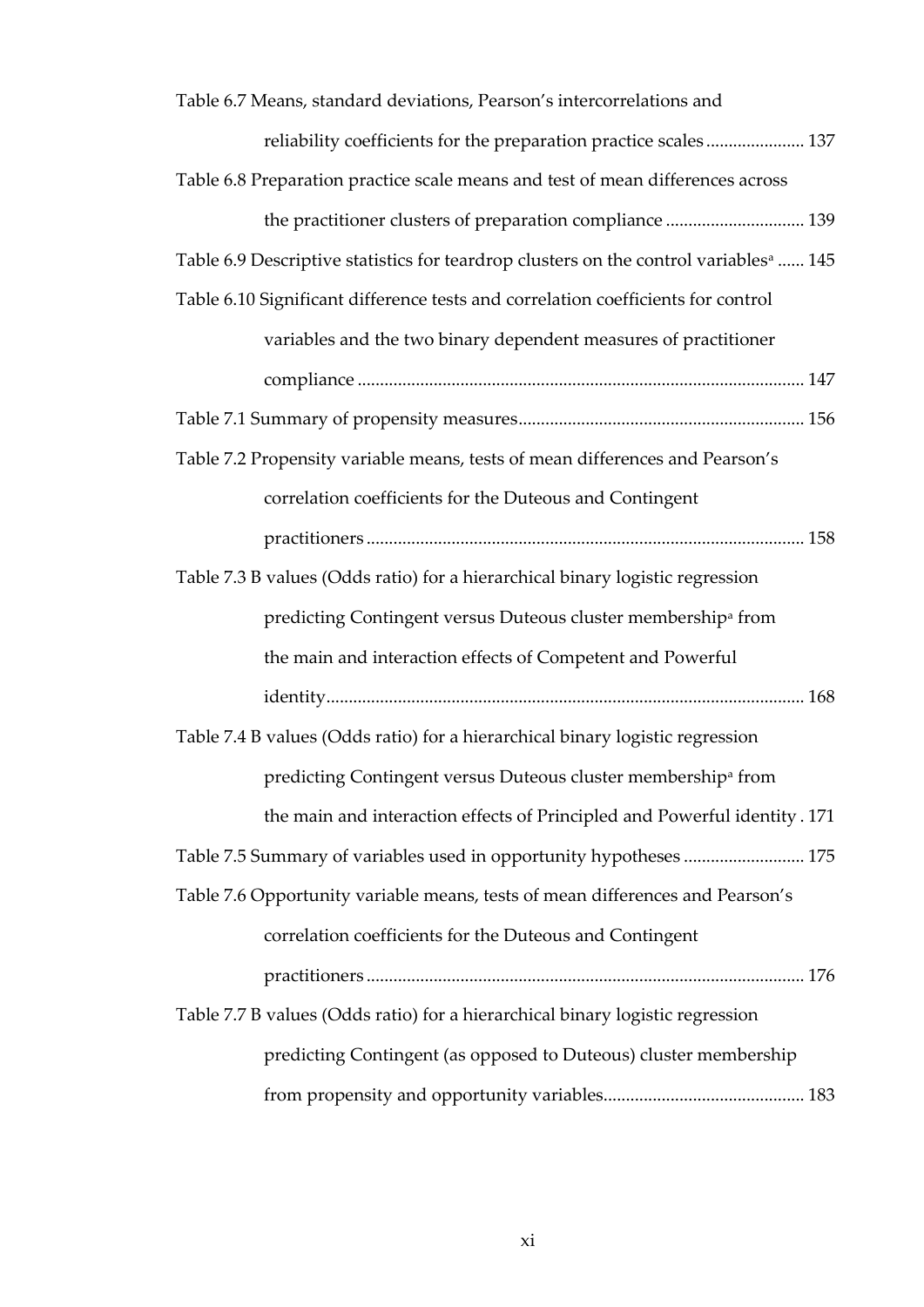| Table 7.8 Classification table for hierarchical binary logistic regression              |  |  |
|-----------------------------------------------------------------------------------------|--|--|
| predicting Contingent versus Duteous cluster membership from                            |  |  |
|                                                                                         |  |  |
| Table 8.1 Propensity variable means, tests of mean differences and Pearson's            |  |  |
| correlation coefficients for the Contingent and Aggressive                              |  |  |
|                                                                                         |  |  |
| Table 8.2 B values (Odds ratio) for a hierarchical binary logistic regression           |  |  |
| predicting Aggressive versus Contingent cluster membership <sup>a</sup> from            |  |  |
| the main and interaction effects of Competent and Powerful                              |  |  |
|                                                                                         |  |  |
| Table 8.3 B values (Odds ratio) for a hierarchical binary logistic regression           |  |  |
| predicting Aggressive versus Contingent cluster membership <sup>a</sup> from            |  |  |
| the main and interaction effects of Principled and Powerful identity203                 |  |  |
| Table 8.4 Opportunity variable means, tests of mean differences and Pearson's           |  |  |
|                                                                                         |  |  |
| correlation coefficients for the Contingent and Aggressive                              |  |  |
|                                                                                         |  |  |
| Table 8.5 B values (Odds ratio) for a hierarchical binary logistic regression           |  |  |
| predicting Aggressive cluster membership (as opposed to                                 |  |  |
| Contingent cluster membership) from propensity and opportunity                          |  |  |
|                                                                                         |  |  |
| Table 8.6 Classification table for hierarchical binary logistic regression              |  |  |
| predicting Aggressive versus Contingent cluster membership from                         |  |  |
|                                                                                         |  |  |
| Table 8.7 Within teardrop cluster Pearson's correlations of Ambiguity with the          |  |  |
|                                                                                         |  |  |
| Table 8.8 Descriptive statistics for propensity variables for all teardrop clusters 219 |  |  |
| Table 8.9 Descriptive statistics for opportunity variables for all teardrop             |  |  |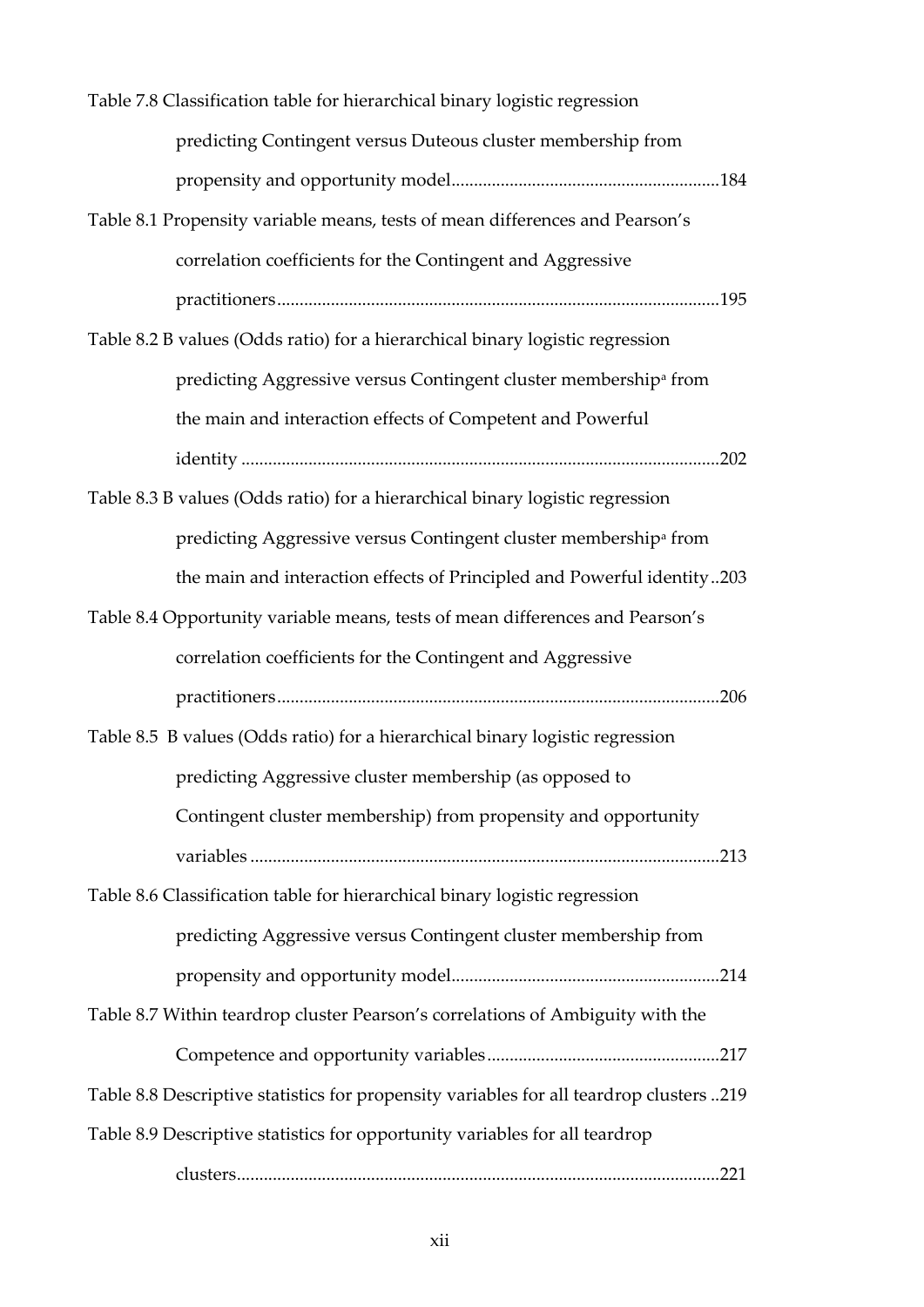## **List of figures**

<span id="page-16-0"></span>

| Figure 6.1 Confirmatory SEM results of preparation compliance items  126             |
|--------------------------------------------------------------------------------------|
| Figure 6.2 Practitioner cluster means for the preparation compliance scales 131      |
| Figure 6.3 Practitioner cluster means for the three preparation practice scales  141 |
|                                                                                      |
|                                                                                      |
| Figure 7.2 Proportion of Contingent practitioners in low, medium and high            |
|                                                                                      |
| Figure 7.3 Proportion of Duteous and Contingent practitioners by low,                |
| medium and high Principled and Powerful identity groups 172                          |
|                                                                                      |
| Figure 9.1 Sequence of teardrop clusters across preparation compliance scales  231   |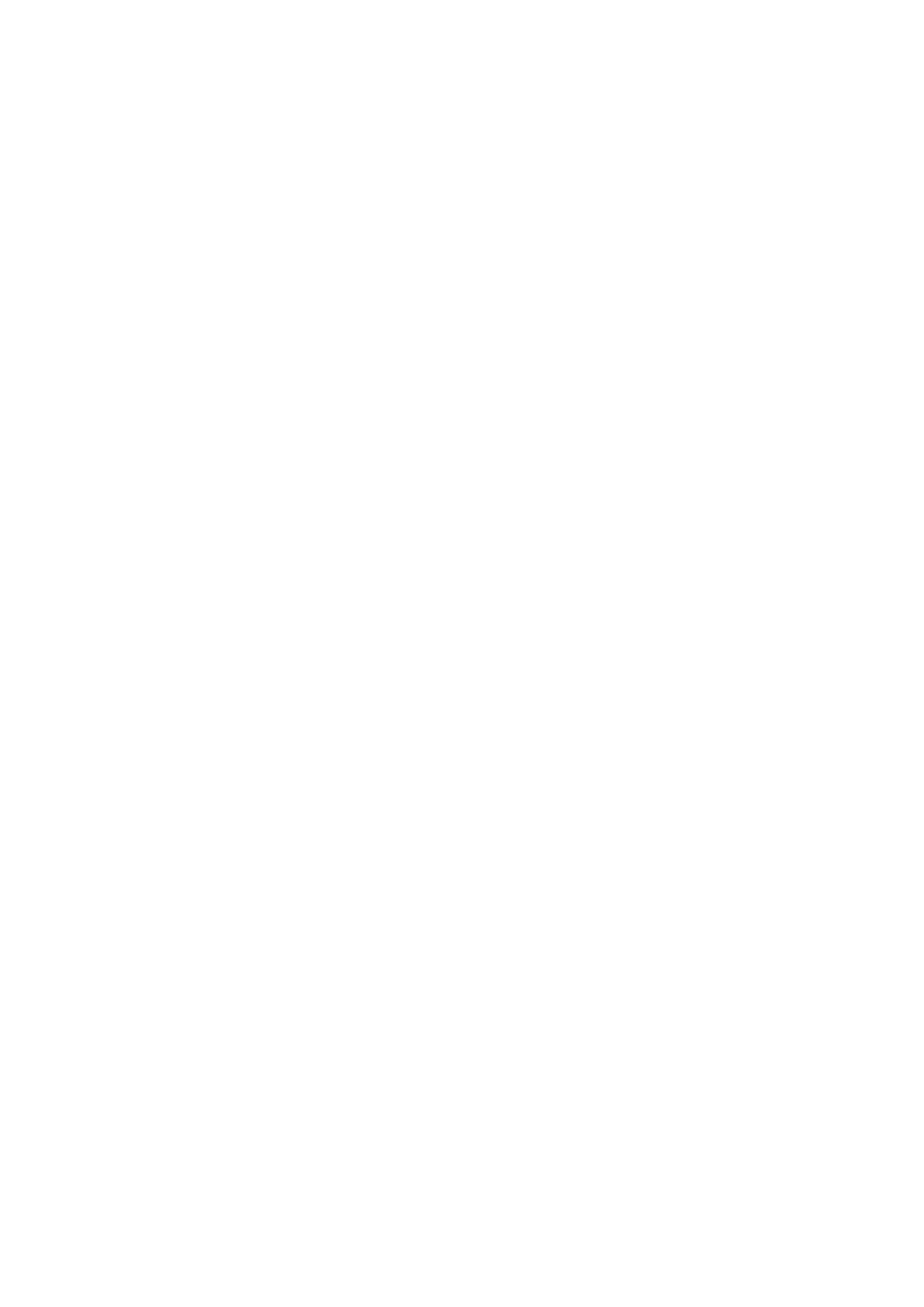<span id="page-18-0"></span>This thesis proposes a propensity and opportunity model for tax practitioner preparation compliance. The model integrates the existing empirical tax practitioner compliance knowledge into a theoretical framework through an adaptation of Nagin and Paternoster's (1993) individual differences and rational choice framework. The premise of this thesis is that preparation non-compliance occurs when there is both a will (propensity) and a way (opportunity).

One of the most compelling findings was discovered through the development of the preparation compliance variable. Rather than a unitary construct with simple linear relationships with other variables, it was found that practitioners form distinct and very different clusters of preparation compliance. Four practitioner clusters were revealed. The Duteous cluster of practitioners exhibited the most virtuous approach to preparation practice and had the highest level of compliance within their clients' tax returns. The Contingent cluster reported an intermediate commitment to compliant practice and client return compliance that was contingent on transaction visibility. The Aggressive cluster held the least compliant approach to preparation practice and reported the highest level of non-compliance within their clients' returns. The Outlier cluster was an extreme version of the Aggressive pattern of results. While these groups clearly represent different levels of compliance (depicted in this thesis as the teardrop of practitioner compliance with a compliant base (Duteous) and non-compliant tip (Outliers)), gone was the assumption of compliance linearity. In its place was the

xv